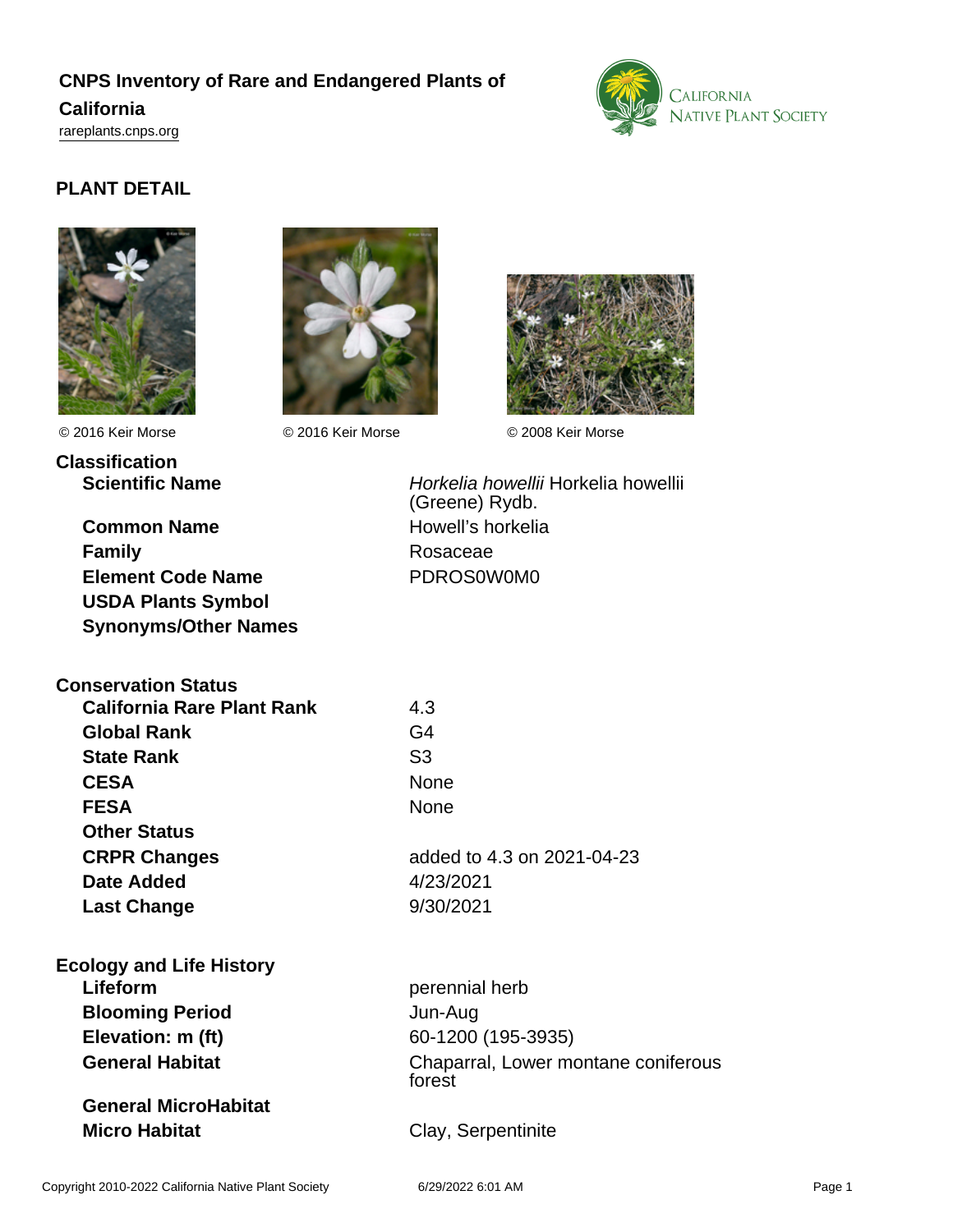# **Element Occurrence Data from California Natural Diversity Database Total Element Occurrences** 0 **Element Occurrence Ranks**  $E$ veollont  $(\Delta)$  0

| EXCEIIENT (A)              | U |
|----------------------------|---|
| Good (B)                   |   |
| Fair (C)                   | O |
| Poor (D)                   | ი |
| None (X)                   | ∩ |
| Unknown (U)                |   |
| <b>Occurrence Status</b>   |   |
| Historical, > 20 years     |   |
| Recent, < 20 years         |   |
| <b>Presence</b>            |   |
| <b>Presumed Extant</b>     |   |
| <b>Possibly Extirpated</b> |   |
| <b>Presumed Extirpated</b> |   |

| Location          |    |
|-------------------|----|
| <b>CA Endemic</b> | N٥ |
| <b>Counties</b>   |    |
| <b>States</b>     |    |
| California (CA)   |    |
| Quads             |    |

#### **Notes**

Definitions of codes preceding a county and/or quad:

\* Presumed extirpated

(\*) Possibly extirpated

Species may be present in other areas where conditions are favorable. These data should NOT be substituted for pre-project review or for on-site surveys.

#### **General Notes**

#### **Distribution**

#### **Threats**

#### **Taxonomy**

Previously included in H. sericata.

#### **Other**

#### **References**